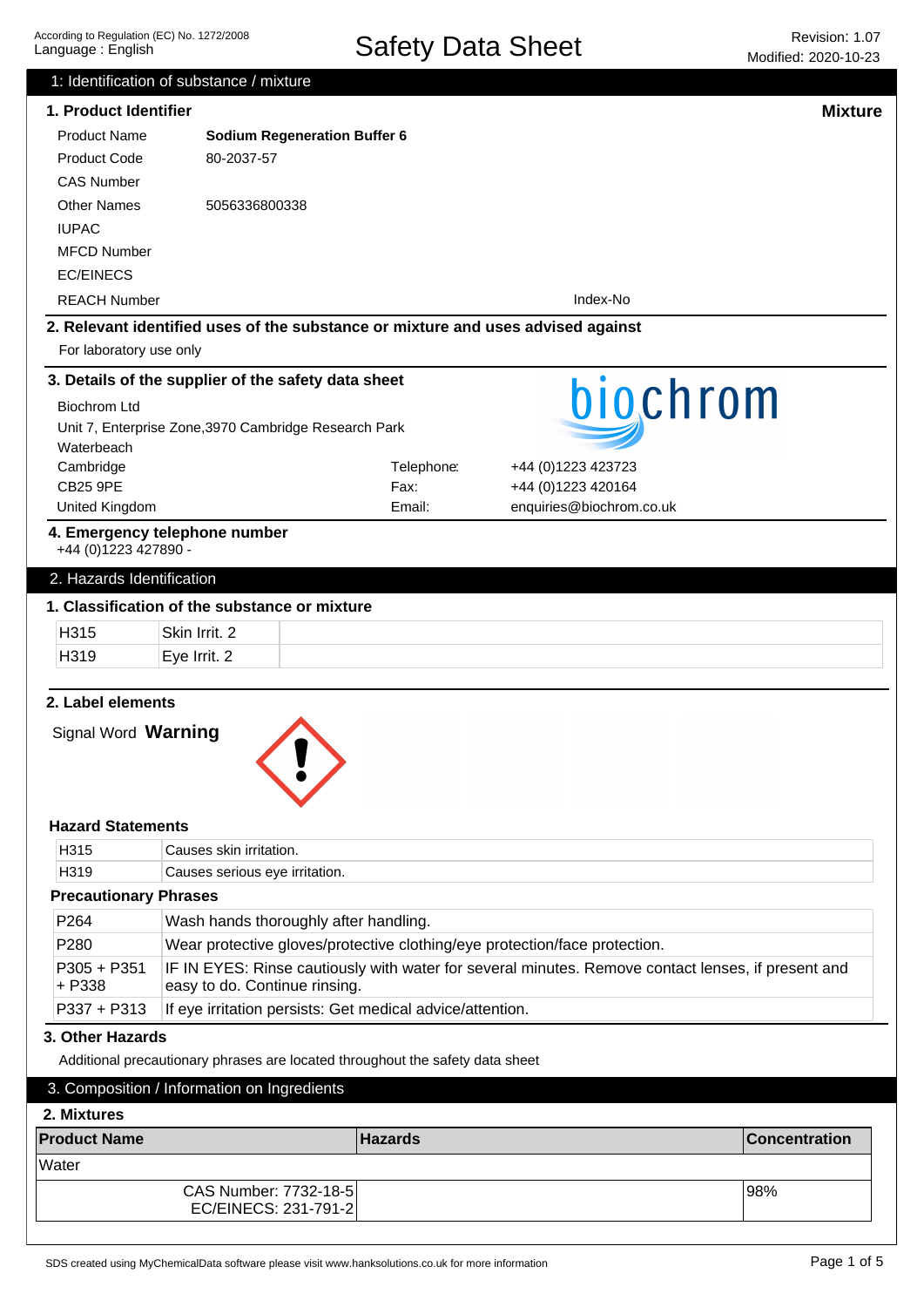|                                                                                                                                                              |                                                                                                                                                                                                                                   | MOQINEG. ZUZU-TU-Z3 |  |  |
|--------------------------------------------------------------------------------------------------------------------------------------------------------------|-----------------------------------------------------------------------------------------------------------------------------------------------------------------------------------------------------------------------------------|---------------------|--|--|
| Sodium hydroxide                                                                                                                                             |                                                                                                                                                                                                                                   |                     |  |  |
|                                                                                                                                                              | CAS Number: 1310-73-2 H315, H319 Eye Irrit. 2, Skin Irrit. 2<br>EC/EINECS: 215-185-5                                                                                                                                              | 2%                  |  |  |
| 4. First Aid Measures                                                                                                                                        |                                                                                                                                                                                                                                   |                     |  |  |
|                                                                                                                                                              | 1. Description of first aid measures                                                                                                                                                                                              |                     |  |  |
| <b>Skin Contact</b>                                                                                                                                          | P302 + P352: IF ON SKIN: Wash with plenty of soap and water.<br>P332 + P313: If skin irritation occurs: Get medical advice/attention.                                                                                             |                     |  |  |
| <b>Eye Contact</b>                                                                                                                                           | P305 + P351 + P338: IF IN EYES: Rinse cautiously with water for several minutes. Remove contact lenses, if<br>present and easy to do. Continue rinsing.<br>P337 + P313: If eye irritation persists: Get medical advice/attention. |                     |  |  |
| Ingestion                                                                                                                                                    | Do not induce vomiting.<br>Wash out mouth with water.<br>Consult a doctor.                                                                                                                                                        |                     |  |  |
| Inhalation                                                                                                                                                   | Supply fresh air; consult a doctor in case of complaints.                                                                                                                                                                         |                     |  |  |
|                                                                                                                                                              | 2. Most important symptoms and effects                                                                                                                                                                                            |                     |  |  |
| There may be irritation and redness.                                                                                                                         |                                                                                                                                                                                                                                   |                     |  |  |
|                                                                                                                                                              | 3. Indication of any immediate medical attention                                                                                                                                                                                  |                     |  |  |
| No additional measures required                                                                                                                              |                                                                                                                                                                                                                                   |                     |  |  |
| 5. Firefighting measures                                                                                                                                     |                                                                                                                                                                                                                                   |                     |  |  |
| 1. Extinguishing Media                                                                                                                                       |                                                                                                                                                                                                                                   |                     |  |  |
| Suitable                                                                                                                                                     | Suitable extinguishing media for surrounding fire should be used.                                                                                                                                                                 |                     |  |  |
| Unsuitable                                                                                                                                                   | N/A                                                                                                                                                                                                                               |                     |  |  |
|                                                                                                                                                              | 2. Special Hazards arising from the substance or mixture                                                                                                                                                                          |                     |  |  |
| N/A                                                                                                                                                          |                                                                                                                                                                                                                                   |                     |  |  |
| 3. Advice for Fire Fighters                                                                                                                                  |                                                                                                                                                                                                                                   |                     |  |  |
| As in any fire, wear self-contained breathing apparatus pressure-demand, MSHA/NIOSH (approved or equivalent) and full<br>protective gear                     |                                                                                                                                                                                                                                   |                     |  |  |
| 6. Accidental Release Measures                                                                                                                               |                                                                                                                                                                                                                                   |                     |  |  |
| <b>1. Personal Precautions</b>                                                                                                                               |                                                                                                                                                                                                                                   |                     |  |  |
|                                                                                                                                                              | Refer to section 8 of SDS for personal protection details.                                                                                                                                                                        |                     |  |  |
| 2. Environmental Precautions                                                                                                                                 |                                                                                                                                                                                                                                   |                     |  |  |
|                                                                                                                                                              | Do not discharge into drains or rivers.<br>Do not allow to enter sewers / surface or ground water.                                                                                                                                |                     |  |  |
| 3. Methods & Materials                                                                                                                                       |                                                                                                                                                                                                                                   |                     |  |  |
| Absorb into dry earth or sand.<br>Mix with sand or vermiculite.<br>Transfer to a closable, labelled salvage container for disposal by an appropriate method. |                                                                                                                                                                                                                                   |                     |  |  |
|                                                                                                                                                              |                                                                                                                                                                                                                                   |                     |  |  |
| 4. Preventing the occurrence of secondary hazards.<br>None                                                                                                   |                                                                                                                                                                                                                                   |                     |  |  |
|                                                                                                                                                              |                                                                                                                                                                                                                                   |                     |  |  |
| 7. Handling and Storage                                                                                                                                      |                                                                                                                                                                                                                                   |                     |  |  |
| 1. Personal Precautions<br>Safe Handling                                                                                                                     | P264: Wash hands thoroughly after handling.                                                                                                                                                                                       |                     |  |  |
| Protection against<br>explosions and fires                                                                                                                   | P362: Take off contaminated clothing and wash before reuse.                                                                                                                                                                       |                     |  |  |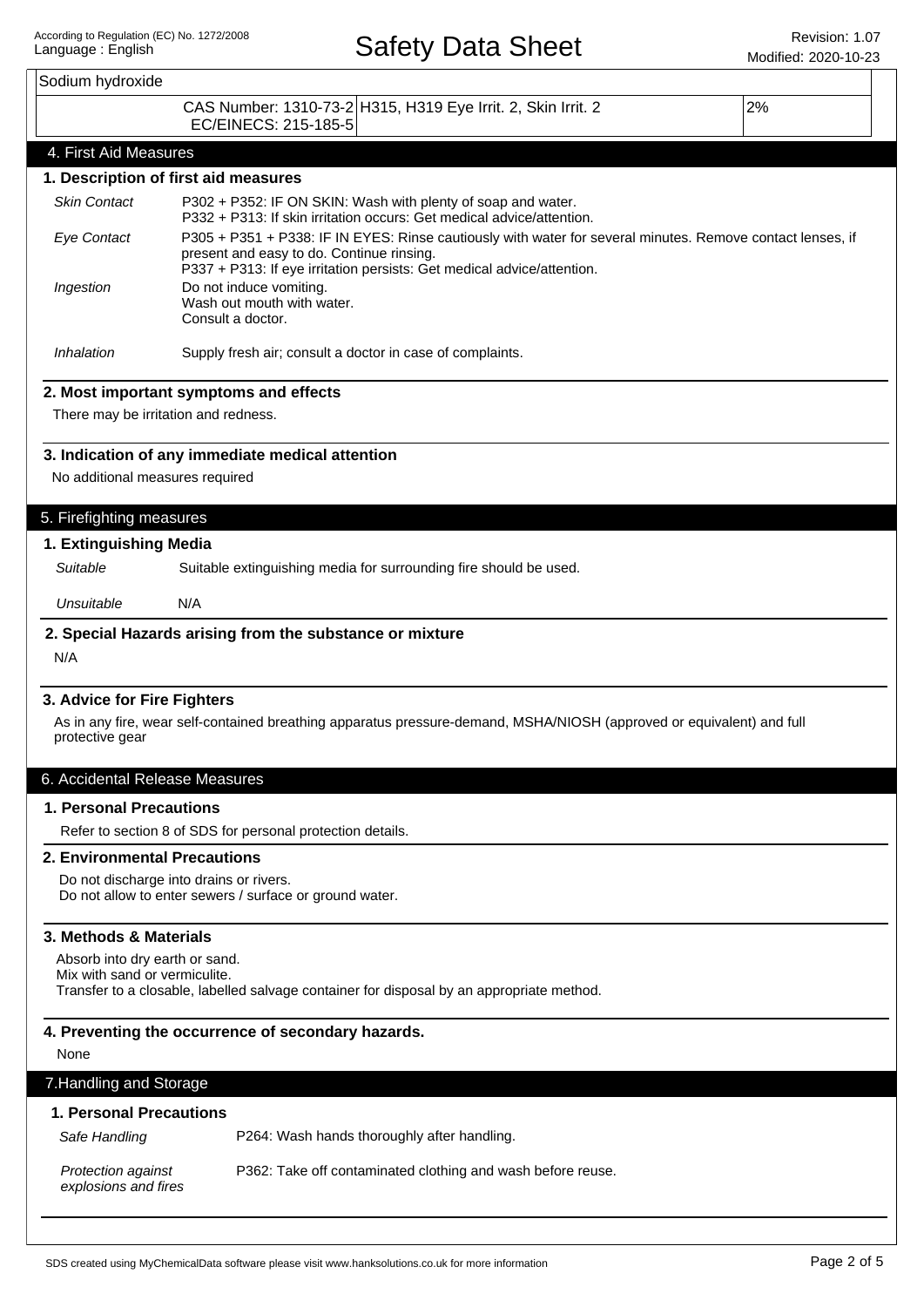Safety Data Sheet Revision: 1.07

# **2. Conditions for safe storage, including any incompatibilities**

| Managing Storage Risks  | Store in cool, well ventilated area.<br>Keep container tightly closed.<br>Keep away from direct sunlight. |
|-------------------------|-----------------------------------------------------------------------------------------------------------|
| <b>Storage Controls</b> | No special requirements                                                                                   |
| Maintaining Integrity   | No special requirements                                                                                   |
| Other advice            | No further information available.                                                                         |

# **3. Specific End Uses**

For laboratory use only. To be used with Biochrom Amino Acid Analyzers.

# 8. Exposure Controls/Personal Protection

# **1. Control Parameters**

No Data Available

| 2. Exposure Controls                       |                                                                                  |  |  |  |
|--------------------------------------------|----------------------------------------------------------------------------------|--|--|--|
| General protective and<br>hygiene measures | P280: Wear protective gloves/protective clothing/eye protection/face protection. |  |  |  |
| <b>Engineering measures</b>                | Ensure there is sufficient ventilation of the area.                              |  |  |  |
| Eye / Face Protection                      | Safety Glasses.                                                                  |  |  |  |
| Hand protection                            | Nitrile gloves.                                                                  |  |  |  |
| <b>Respiratory protection</b>              | Respiratory protection not required.                                             |  |  |  |
| <b>Skin protection</b>                     | Protective clothing.                                                             |  |  |  |
| Other personal protection<br>advice        | No data.                                                                         |  |  |  |

# 9. Physical and Chemical Properties

### **1. Physical and Chemical Properties**

| Appearance                                   | Clear liquid      |
|----------------------------------------------|-------------------|
| Odour                                        | No Data Available |
| Odour threshold                              | No Data Available |
| PH                                           | No Data Available |
| Melting point / Freezing point               | No Data Available |
| Initial boiling point and boiling range      | No Data Available |
| Flash point                                  | No Data Available |
| Evaporation rate                             | No Data Available |
| Flammability(solid,gas)                      | No Data Available |
| Upper/lower flammability or explosive limits | No Data Available |
| Vapour pressure                              | No Data Available |
| Vapour density                               | No Data Available |
| Relative density                             | No Data Available |
| Solubility(ies):                             | Water soluble     |
| Partition coefficient: n-octanol/water       | No Data Available |
| Auto-ignition temperature                    | No Data Available |
| Decomposition temperature                    | No Data Available |
| Viscosity                                    | No Data Available |
| Explosive properties                         | No Data Available |
| Oxidising properties                         | No Data Available |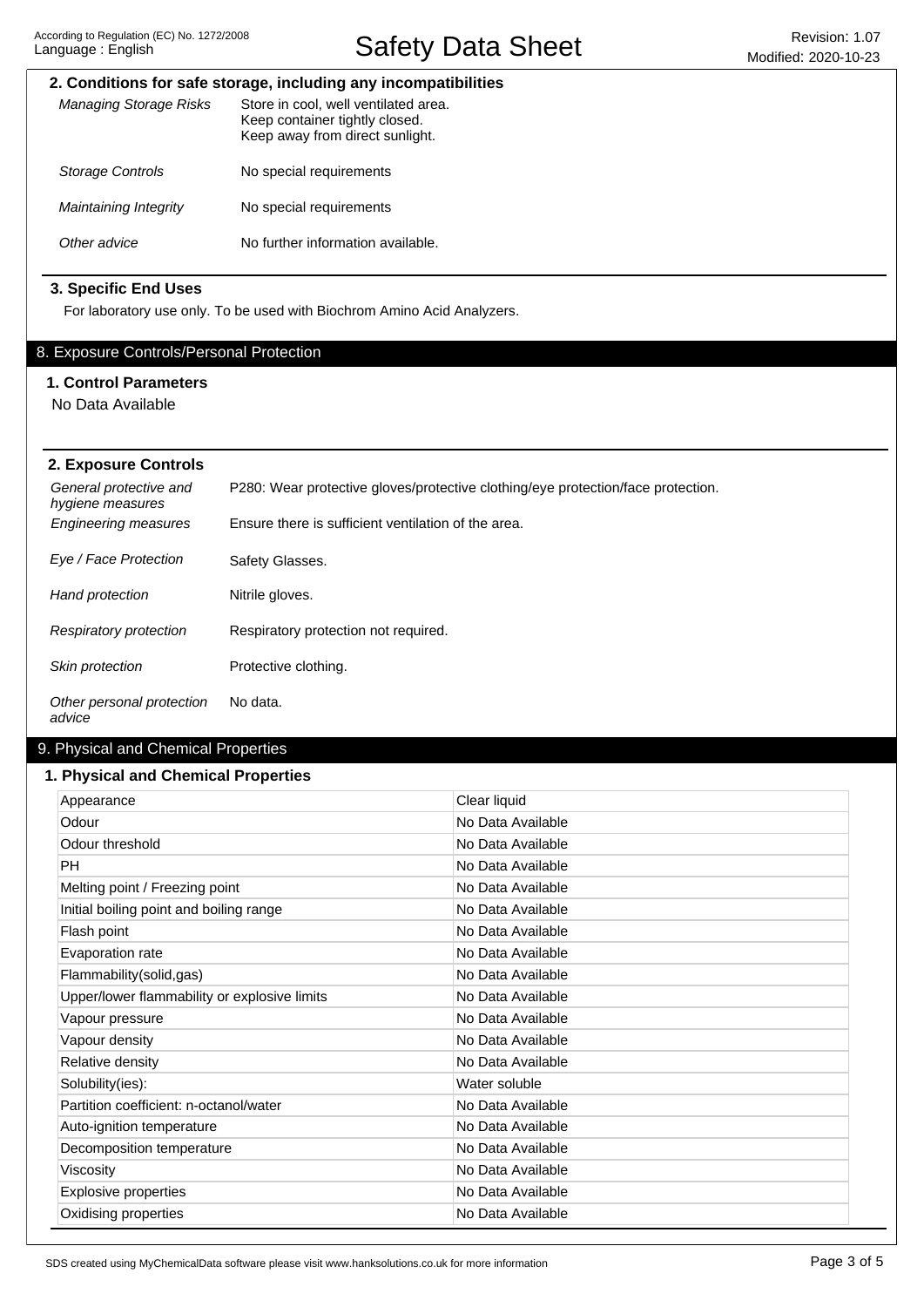### **2. Other Information**

No additional information available

# 10. Stability and Reactivity

### **1. Reactivity**

Reacts with acid.

## **2. Stability**

Stable at room temperature.

# **3. Possibility of Hazardous Reactions**

May react violently with oxidising materials.

# **4.Conditions to Avoid**

Direct Sunlight.

### **5. Incompatible Materials**

Acids. Strong oxidizing agents. Organic materials.

#### **6. Hazardous Decomposition Products**

In combustion emits toxic fumes.

## 11. Toxicology information

| 1. Information                       |                                         |
|--------------------------------------|-----------------------------------------|
| <b>Acute Toxicity</b>                | No information available                |
| Skin corrosion/irritation            | Irritant for skin and mucous membranes. |
| Serious eye<br>Damage/irritation     | Irritant effect.                        |
| Respiratory or skin<br>sensitisation | May cause skin sensitization            |
| Germ Cell mutagenicity               | No information available                |
| Carcinogenicity                      | No information available                |
| Reproductive toxicity                | No information available                |
| STOT-single exposure                 | No information available                |
| STOT-repeated exposure               | No information available                |
| Aspiration hazard                    | No information available                |

### **2. Additional**

Ingestion - May be harmful if swallowed.

## 12. Ecological Information

## **1. Toxicity**

No information available

### **2. Persistence and degradability**

No information available

# **3. Bio-Accumulative Potential**

No information available